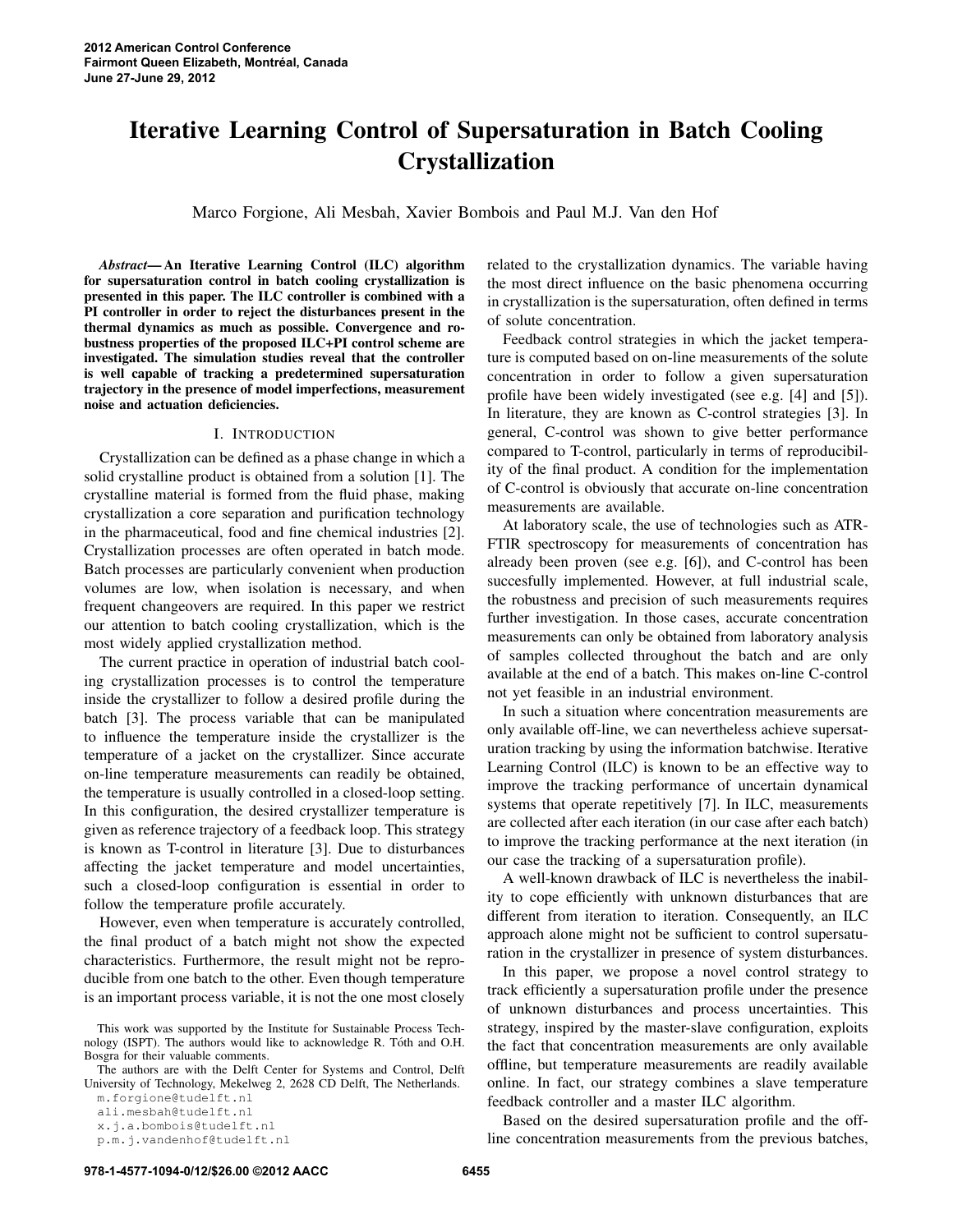the ILC algorithm computes after each batch an improved profile  $T<sup>r</sup>$  for the temperature in the crystallizer. This profile is then used in the next batch as a new reference for the (slave) feedback loop. The controller in this feedback loop is designed to reject the system disturbances as efficiently and as fast as possible to decrease their influence on the supersaturation control. This improves the tracking efficiency of the ILC algorithm.

The ILC algorithm used in this paper is based on the socalled two-step procedure [8]. After each batch, the available model of the dynamics between the temperature reference  $T<sup>r</sup>$ and the supersaturation is adapted in a non-parametric way based on the measurements collected during the previous batch. The next temperature reference is then obtained by minimizing a quadratic criterion involving the tracking error for the supersaturation as well as a regularization term in order to avoid large modifications of  $T<sup>r</sup>$  from batch to batch. Such an approach is called *Quadratically Optimal Design* or Q-ILC [9].

The ILC algorithm presented in this paper is based on a nonlinear first-principles nonlinear model of crystallization. In the literature, another applications of ILC for supersaturation control was presented in [10]. In comparison with the latter contribution, the advantage of our approach is twofold. First, the master-slave configuration which is an asset in the presence of disturbances. Second, the use of the firstprinciples model in the algorithm as opposed to a linearized model used in [10], which is a good approximation of the dynamics only along the time-varying working point.

## II. MODEL OF BATCH COOLING CRYSTALLIZATION

Under the assumptions of well-mixed suspension, no breackage and agglomeration, and nucleation occurring at negligible size only, the dynamics of a batch crystallization process are described by the *Population Balance Equation* (PBE) [11]:

$$
\frac{\partial n(L,t)}{\partial t} = -\frac{\partial (Gn(L,t))}{\partial L}
$$

$$
n(0,t) = \frac{B}{G}
$$
 (1)

where  $n(L, t)$  is the *Crystal Size Distribution* (CSD), representing the number density of crystals with length  $L$  at time t, divided by the total volume of the crystallizer  $V$ .  $B$  and  $G$ are terms representing the birth of new crystals (nucleation) and the growth of existing crystal respectively. B and G are, in general, functions of the temperature  $T$ , the CSD and the supersaturation  $S$ . This last quantity is the difference between the actual solute concentration in the liquid phase  $C$ , and the equilibrium concentration given by the solubility  $C_s(T)$ :

$$
S = C - C_s(T). \tag{2}
$$

At this point let us define for convenience the  $i$ -th moment of the CSD as

$$
m_i(t) \triangleq \int_0^\infty L^i n(L, t) \, dL. \tag{3}
$$

The concentration  $C$  is a static function of the third moment  $m<sub>3</sub>$ , due to the crystal mass balance:

$$
C = C_0 - 10^{-3} \rho_c k_v (m_3(t) - m_3(0))
$$
 (4)

where  $C_0$  is the initial concentration,  $\rho_c$  is the crystal density and  $k_v$  is the shape factor of the crystals. The solubility line  $C_s(T)$  can be approximated as a low-order polynomial in T:

$$
C_s(T) = a_0 + a_1 T + a_2 T^2 + a_3 T^3. \tag{5}
$$

Several models for  $B$  and  $G$  have been proposed in literature: a common choice for control applications, which gives a reasonable fit to experimental data, is given by [11]:

$$
B = k_b m_3 S^b \qquad \qquad G = k_g S^g \tag{6}
$$

where  $k_b, k_q, b, g$  are kinetic parameters.

Adopting this model, the time evolution of the moments of the CSD can be exactly expressed by a set of differential equations known as the moment equations [12]:

$$
\begin{aligned}\n\frac{dm_0}{dt} &= B\\ \n\frac{dm_i}{dt} &= iGm_{i-1} \qquad i = 1, 2, 3.\n\end{aligned} \tag{7}
$$

The temperature dynamics, ignoring the heat of crystallization, are described as

$$
\frac{dT}{dt} = \frac{UA(T_J - T)}{\rho c_p V} \tag{8}
$$

where  $U$  is the heat-transfer coefficient,  $A$  is the heat-transfer area,  $\rho$  is the density of the slurry and  $c_p$  is the heat capacity of the slurry.  $T_J$ , the jacket temperature, is considered as the input variable of the system. Dynamic equations (7) and (8), together with kinetic expressions (6), the mass balance (4), the expression of the solubility line (5) and the definition (2) of supersaturation form, together with a given initial condition, a solvable set of Differential Algebraic Equations (DAEs). These DAEs can be transformed to Ordinary Differential Equations (ODEs) via direct substitution. The parameters of the model are reported in the Appendix I.

In our simulation environment, the outputs of the system are the reactor temperature  $T(t)$  and the solute concentration  $C(t)$ . They are collected at a sampling rate  $t_s = 5s$ .

# *A. Disturbances and model uncertainty*

Measurements  $\tilde{C}(t)$  and  $\tilde{T}(t)$  of  $C(t)$  and  $T(t)$  are assumed to be corrupted by additive measurement noise  $e_C$ and  $e_T$  respectively.  $e_C$  and  $e_T$  are modeled as realizations of independent white gaussian variables with standard deviation  $0.1$  °C and  $0.4$  g/L respectively.

The jacket temperature  $T_J$  is perturbed by a low-frequency disturbance modeled as an autoregressive stochastic process of order 1 with standard deviation  $\sigma_{AR} = 0.25$  °C :

$$
\delta_T(t+1) = a\delta_T(t) + e(t) \tag{9}
$$

where  $a = 0.9895$  and  $e(t)$  is white gaussian noise with variance  $\sigma_e^2 = \sigma_{AR}^2 (1 - a^2)$ . The noise realizations  $e_C, e_T, \delta_T$  are different for each batch since the disturbances are assumed to have a non-reproducible nature.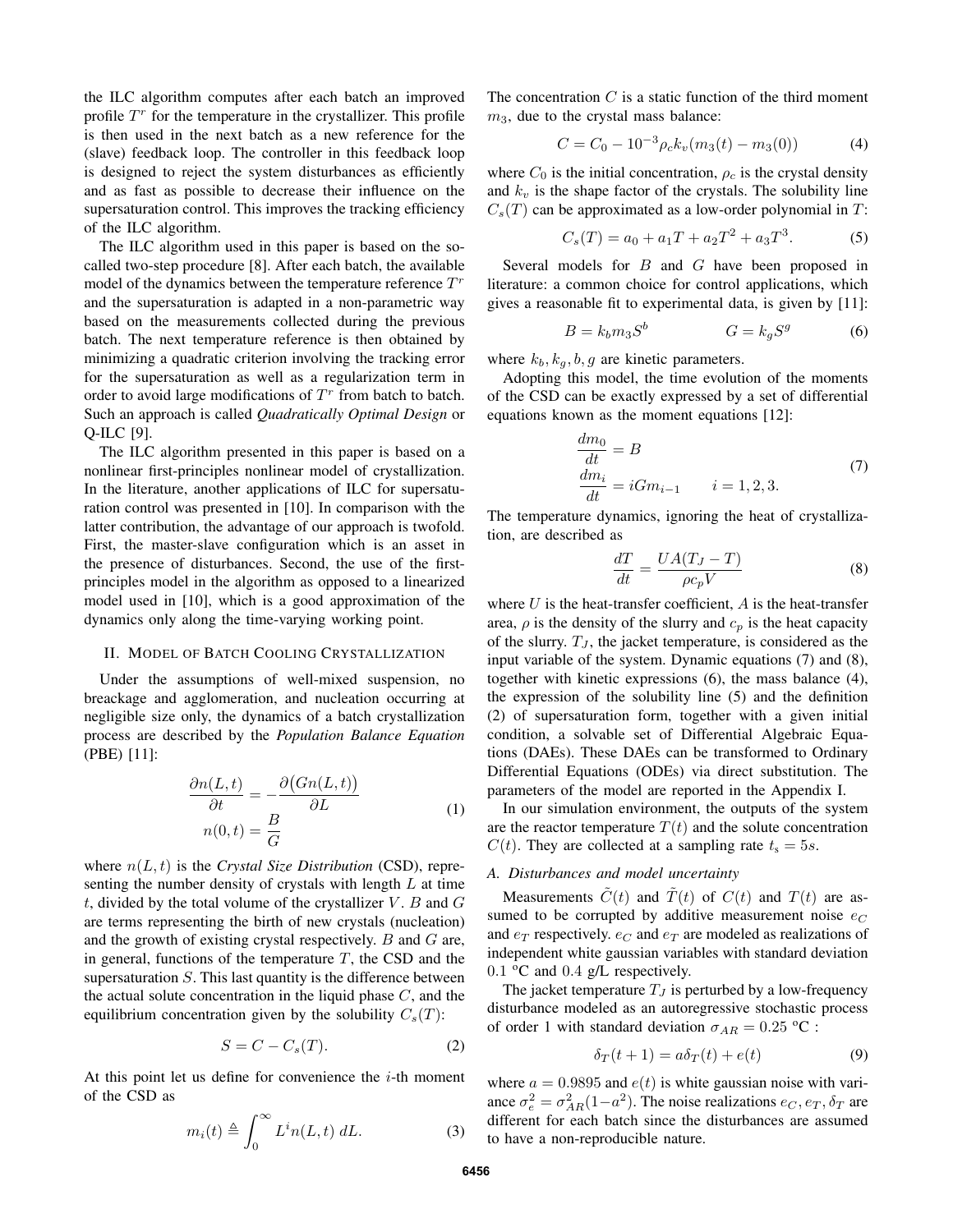The dynamics of the process are assumed to be exactely described by the equations previously introduced. However, the kinetic parameters  $\theta = \begin{bmatrix} k_b & b & k_g & g \end{bmatrix}^\top$  in (6) are not usually known accurately. In this work, we will assume that the actual value  $\theta_0$  lies in a given box region  $\Theta$  centered around a nominal  $\theta$ . The width of the region is  $\pm 10\%$  of the nominal values of each parameter:

$$
0.9\hat{\theta}_i \le \theta_{0,i} \le 1.1\hat{\theta}_i \qquad i = 1...4. \tag{10}
$$

The other parameters of the model are assumed to be known exactly.

## *B. Discrete finite-time representation*

Consider the system in a finite-time span and with a fixedstep integration scheme, for a given initial condition. Define N as the number of samples corresponding to a batch. Then, the output vector  $\mathbf{S} \in \mathbb{R}^N$  containing the supersaturation at the sampling time is a nonlinear static function of the input vector  $T_J \in \mathbb{R}^N$  of the jacket temperature. This function depends on the parameters  $\theta$ :

$$
\mathbf{S} = F_{STJ}(\mathbf{T}_{\mathbf{J}}; \theta). \tag{11}
$$

A Runge-Kutta scheme with sampling time  $t_d = 5s$  is used for discretization of the continous time equations of the model (note that we choose  $t_d = t_s$  for simplicity).

In the following, we shall adopt the bold-face notation for vectors in  $\mathbb{R}^N$ , while  $F_{YU}(\cdot)$  has to be interpreted as the function from the input vector  $U$  to the output vector  $Y$ .

# III. ITERATIVE LEARNING CONTROL FOR BATCH CRYSTALLIZATION

We devise in this section an ILC scheme for supersaturation control of the cooling crystallization system described in the previous section. Taking a look at the model equations, the jacket temperature  $T_J$  may be considered as the input, and therefore we could design an ILC scheme based on  $T_J$ directly.

However, due to the presence of disturbances on the temperature dynamics, we prefer to design a PI temperature controller for the crystallizer temperature  $T$  and to use the set point of the controller  $T<sup>r</sup>$  as input for the ILC algorithm.

The overall ILC+PI control scheme is sketched in Figure 1. The two rightmost blocks represent the batch crystallizer, whose dynamics is conceptually split into two parts: the temperature dynamics corresponding to equation (8) and the crystallization dynamics corresponding to equation (7). The two leftmost blocks represent the control system: the PI temperature controller and the ILC controller, which drives the reference of the latter. The signals coming and departing from the ILC block are updated off-line only (i.e. from one batch to the other), and are indicated by dashed lines. All other signals are represented by continuous lines because their value is updated during the same batch, at sampling time  $t_s$ .

The temperature controller design is based on the temperature dynamics (8) and the specifications of the disturbances  $e_T$  and  $\delta_T$ .



Fig. 1. The overall ILC+PI control scheme

Given the first order dynamics, a PI controller is considered to be sufficient. This PI controller is determined by the transfer function

$$
C(s) = K_P + \frac{K_I}{s} \tag{12}
$$

where  $K_P$  and  $K_I$  are set to

$$
K_P = \frac{\rho c_p V}{t_{cl} U A} \qquad K_I = \frac{1}{t_{cl}}.\tag{13}
$$

 $t_{cl}$  is a free parameter which is the time constant of the closed-loop system. A small time constant is beneficial for the rejection of the noise  $\delta_T$ , while it is detrimental to the rejection of  $e_T$ . An appropriate choice is thus the result of a trade-off between different objectives; in our case,  $t_{cl}$  = 2 min was found to give a good result.

A discrete time version of this PI controller with sampling time  $t_s$  is implemented in the simulation model.

In order to test the robustness of the proposed scheme, the model used by the ILC algorithm is based on the response from T to S with nominal value  $\hat{\theta}$  for the kinetic parameters

$$
\hat{\mathbf{S}} = F_{ST}(\mathbf{T}^r; \hat{\theta}) = \hat{S}(\mathbf{T}^r)
$$
 (14)

while the true dynamics of the system are governed by

$$
\mathbf{S} = F_{ST^r}(\mathbf{T}^r; \theta_0) = S(\mathbf{T}^r). \tag{15}
$$

We consider the problem of following a desired supersaturation trajectory  $\overline{S}$  as closely as possible in  $N_{it}$  iterations (batches).

To design the nonlinear iterative learning controller, we employ the strategy discussed in [8]. At each iteration  $k$  of the algorithm, the following steps are executed:

- 1) The temperature profile  $\mathbf{T}_k^r$  is set as the input to the temperature controller of the true system and the noisy measurements  $\mathbf{C}_k$ ,  $\mathbf{T}_k$  are collected.
- 2) Low-pass filtering is applied to the measurements and supersaturation  $\bar{S}_k$  is computed via Equation (2).
- 3) A correction vector is computed as

$$
\boldsymbol{\alpha}_{k+1} = \arg\min_{\alpha \in \mathbb{R}^N} \|\tilde{\mathbf{S}}_k - (\hat{S}(\mathbf{T}_k^r) + \boldsymbol{\alpha})\|^2 + S_{\alpha} \|\boldsymbol{\alpha} - \boldsymbol{\alpha}_k\|^2
$$
\n(16)

where  $S_{\alpha}$  is the iteration-dependent scalar:

$$
S_{\alpha} = \begin{cases} 0, & k = 0 \\ 1, & k \in [1 \dots 4] \\ 5, & k \ge 5 \end{cases}
$$
 (17)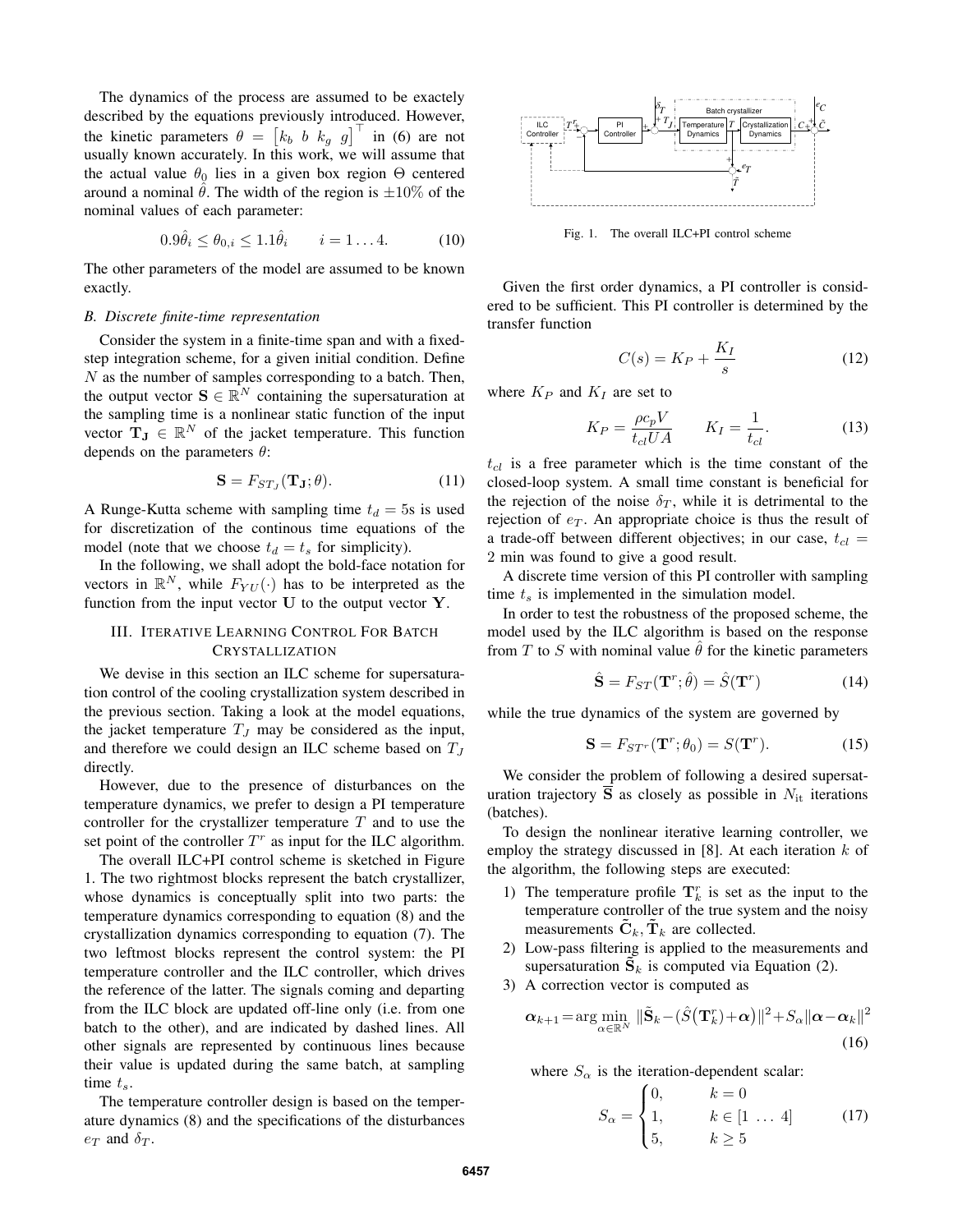and a corrected model

$$
S_{k+1}^c(\mathbf{T}^r) = \hat{S}(\mathbf{T}^r) + \boldsymbol{\alpha}_{k+1} \tag{18}
$$

is found.

4) The corrected model is used to compute the temperature profile for the next iteration

$$
\mathbf{T}_{k+1}^r = \arg\min_{\mathbf{T}^r \in \mathbb{R}^N} \|\overline{\mathbf{S}} - \mathbf{S}_{k+1}^c(\mathbf{T}^r)\|^2 + \lambda \|\mathbf{T}_{k+1}^r - \mathbf{T}_k\|^2
$$
\n(19)

where  $\lambda$  is the iteration-dependent scalar:

$$
\lambda = \begin{cases} 0, & k \in [0 \dots 10] \\ 1, & k \in [11 \dots 20] \end{cases} \tag{20}
$$

The initial temperature profile is found as the solution of the following min-max optimization problem

$$
\mathbf{T}_1^r = \arg\min_{\mathbf{T} \in \mathbb{R}^N} \max_{\theta \in \Theta} \|F_{ST}(\mathbf{T}, \theta) - \overline{S}\|^2 \tag{21}
$$

where  $\Theta$  is the uncertainty region defined in (10).

 $S_{\alpha}$  and  $\lambda$  are free tuning parameters of the algorithm; the choice implemented in this paper was found to give a good trade-off between rapid convergence and noise attenuation.

Optimization problems (19) and (21) are solved numerically using the active-set algorithm of the Matlab function fmincon. Model equations are integrated at each step of the optimization in order to evaluate the objective function. The gradient of the objective function with respect to the input is obtained via finite differences. In order to reduce the dimensionality of the problem,  $T<sup>r</sup>$  is sub-parametrized as the integral of a piecewise linear signal passing through  $n_p =$ 40 equally spaced time instants. This kind of optimization strategy is known as *single shooting* in literature, and was applied to similar problems in [13].

In general, there is not a definitive guarantee that the numerical solution of such Nonlinear Optimization Problems (NLPs) would converge to a global optimum since the optimization algorithm may be trapped in different local optima depending on the initial guess. A similar event would have a negative influence on the performance of the ILC scheme. However, in the case presented in this paper this situation does not seem to occur. The influence of the initial guess on the optimization result is always very small and most likely caused by the numerical tolerance on the termination condition of the optimizer. A minor impact on the performance of the ILC scheme is however given by the sub-parametrization of the input, as discussed in the next section.

#### IV. SIMULATION RESULTS

In this section, we evaluate the performance of the ILC algorithm described in the previous section on four different test cases. For all cases,  $N_{it} = 20$  iterations of the algorithm are executed. In a real setup, each iteration of the algorithm corresponds to the execution of a batch of duration  $t_f$  = 180 min. The tracking problem is always the same: to attain a constant supersaturation level  $\overline{S}(t) = 2.5$  g/L throughout the batch, starting from the temperature  $T_0 = 38 \degree C$  and concentration  $C_0 = C_s(T_0) + 2.5$  g/L at time  $t_0 = 0$ .



Fig. 2. Case 1: iterations 1,2,5,20

The true parameter  $\theta_0$  is kept the same for all cases; however, the algorithm has no information about  $\theta_0$  as it is designed based on the nominal value  $\hat{\theta}$ .

# *Case 1*

In this simulation, disturbances  $e_C$ ,  $e_T$  and  $\delta_T$  are set to 0. Temperature, supersaturation and the vector  $\alpha$  for iterations 1, 2, 5 and 20 are shown in Figure 2. The algorithm converges in a few iterations close to the set-point despite the model-plant mismatch. Convergence is essentially achieved at the third batch and the solution is stable in the following iterations. Also the vector  $\alpha$  converges to a fixed value.

#### *Case 2*

In this simulation, the presence of the disturbances  $e_C$ ,  $e_T$  and  $\delta_T$  is taken into account. Results for the simulation are shown in Figure 3. The performance of the algorithm remains very good and the effect of disturbances is attenuated as expected by the PI controller. Note that the effect of such disturbances on the output  $S$  is larger at the beginning of the batch (high temperature) and decreases towards the end (low temperature). Indeed, the sensitivity of the output  $S$  to temperature fluctuations is larger at high temperature due to the higher steepness of the solubility line (5).

Note also that the vector  $\alpha$  is much smoothened from iteration 5 to 20 owing to the  $S_{\alpha}$  term in (16) and still shows a similar shape as in Case 1.

#### *Case 3*

In this simulation, the presence of structural model-plant mismatches is considered. The process is assumed to generate a significant amount of heat, sufficient to influence the temperature dynamics. This can be modeled by modifying equation (8) to

$$
\frac{dT}{dt} = \frac{UA(T_J - T)}{\rho c_p V} - \frac{3\rho_c k_v \Delta H G m_2}{\rho c_p} \tag{22}
$$

where  $\Delta H$  is the crystallization heat. Furthermore, a different model of the nucleation dynamics is assumed for the real system, i.e. the birth rate  $B$  is modified to

$$
B = k_b m_2 S^g. \tag{23}
$$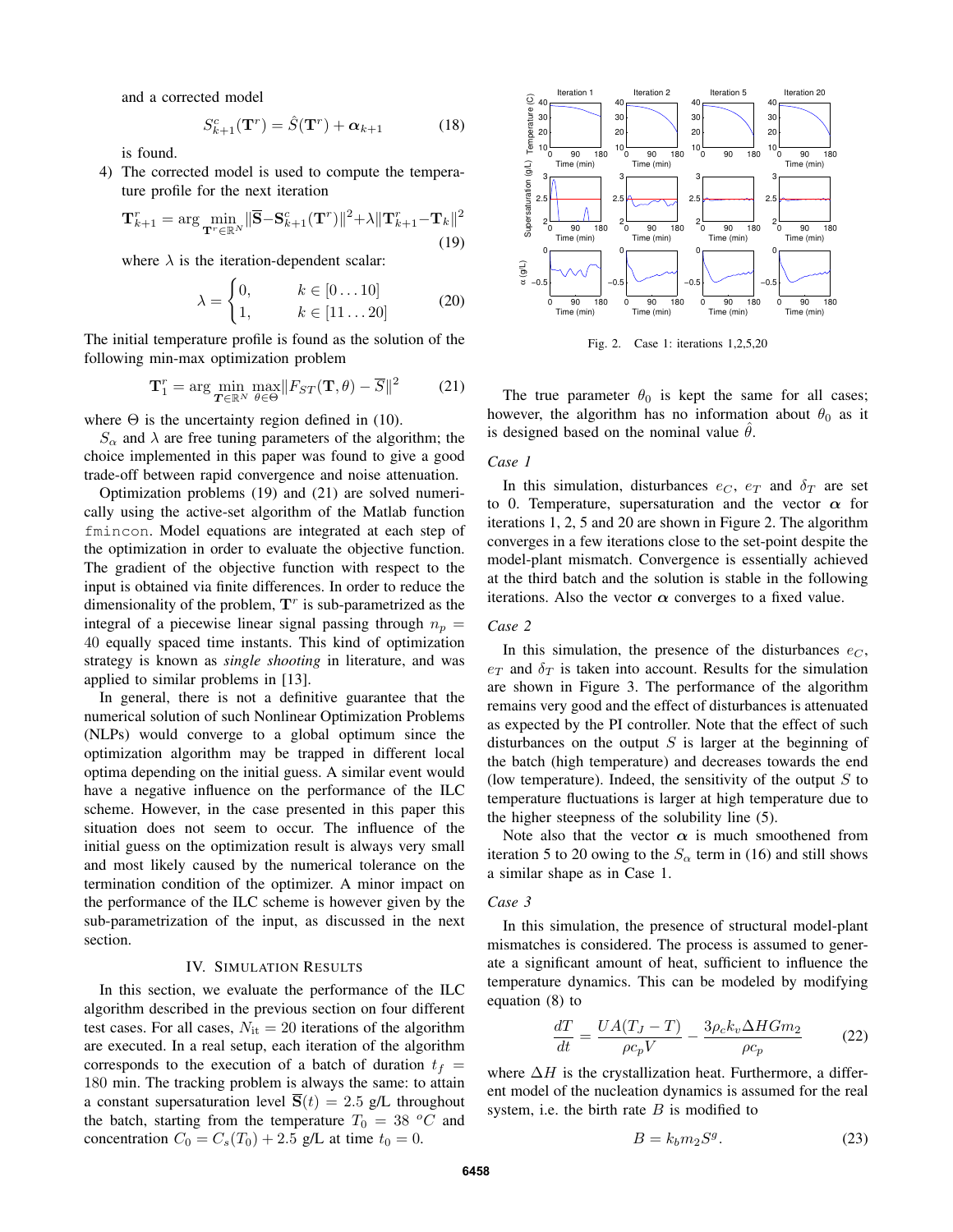

Fig. 4. Case 3: iterations 1,2,5,20

However, no information about this difference in behavior is used by the algorithm. The results of this simulation are reported in Figure 4. The algorithm can cope with this kind of structural uncertainty very well; almost the same tracking performance as in Case 1 is achieved. Note that the vector  $\alpha$  converges to a value that is different from Case 1. This is reasonable, as a different model correction is required in this case to cope with the different mismatch.

#### *Case 4*

In this simulation, the structural mismatch as in Case 3 and the disturbances as in Case 2 are considered altogether. The results of this simulation are shown in Figure 5. Again, the achieved tracking result is satisfactory. The vector  $\alpha$  also converges to a similar value as in Case 3 as expected.

### *Overall Results*

The *Root Mean Square Error* (RMSE) of the supersaturation tracking error is plotted against the iteration number for all cases in Figure 6. In all cases, a good tracking result is mostly achieved already at the third iteration and the RMSE of the tracking error at iteration 20 is less than 0.1 g/L. In Cases 1 and 3 the RMSE seems to converge to a very small value that is however not exactly 0, even though perfect tracking would be in principle possible. This



Fig. 6. RMSE of the tracking error vs. iteration number

Iteration

0  $\overline{0}$ . 0.2

10 11 12 13 14 15

small residual error is the combined effect of the input subparametrization used for the solution of (19) and of the inexact model correction performed in ILC. In Cases 2 and 4 the RMSE seems to converge to a slightly higher value, mainly due to the effect of the disturbances. For Case 2, simulations with 100 different realization of the parameter vector  $\theta_0$  were performed. The RMSE at the iteration 20 has an average of 0.08 and standard deviation 0.02 g/L.

For sake of comparison with pure open loop control, the PI controller was removed and the optimal solution was implemented direcly on  $T_J$ . Even under the assumption of perfect knowledge of the dynamics, the RMSE is about 0.4 g/L in this case due to the effect of the disturbance  $\delta_T$ .

#### V. CONCLUSION

We have presented an ILC strategy for supersaturation control in batch cooling crystallization. Coupled with a PI temperature controller, the proposed scheme shows good convergence properties and robustness with respect to disturbances and model uncertainties. The performance level evaluated in terms of RMSE of the supersaturation tracking error is very good in all the cases analyzed. Most likely, such a control scheme is appropriate for many industrial crystallization processes.

The ILC strategy much resembles an Iterative Identification Control (IIC) approach in which at each iteration